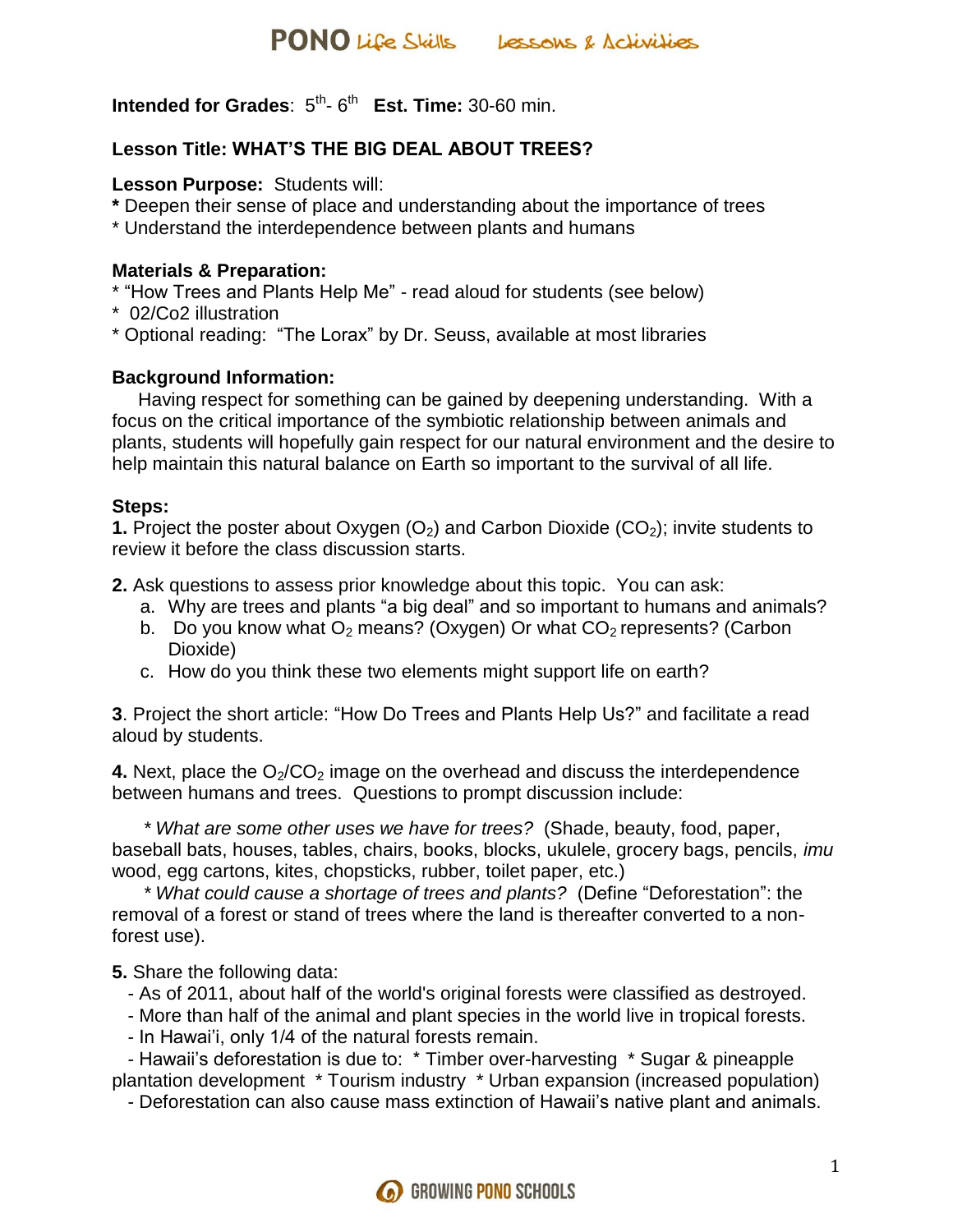**6.** Work with students to brainstorm ways they can help make sure there are enough trees and plants for the generations to come. List ideas, and if possible, identify one that students can select to work on.

**7.** Extending the lesson - Follow up possibilities:

- \* Teach the "Ha-Breath of Life" lesson (GPS Curriculum, self section).
- \* Study native Hawaiian plants and animals.
- \* Have a plant-a-(native) tree day on campus.
- \* Study photosynthesis.
- \* Watch the movie "The Lorax" by Dr. Seuss.

#### **Reflection Questions:**

- *\* Why is it important to protect forests around the world?*
- *\* What do you think a world without enough trees would be like?*
- *\* How can we all help others understand what " the big deal" is about trees?*

#### **Resources:**

<http://photosynthesisforkids.com/> <https://eo.ucar.edu/kids/green/cycles6.htm> [http://www.ducksters.com/science/ecosystems/oxygen\\_cycle.php](http://www.ducksters.com/science/ecosystems/oxygen_cycle.php) <http://www.youtube.com/watch?v=F3UNjNe5lD8> (YouTube video of the original Lorax-24:49 min.)